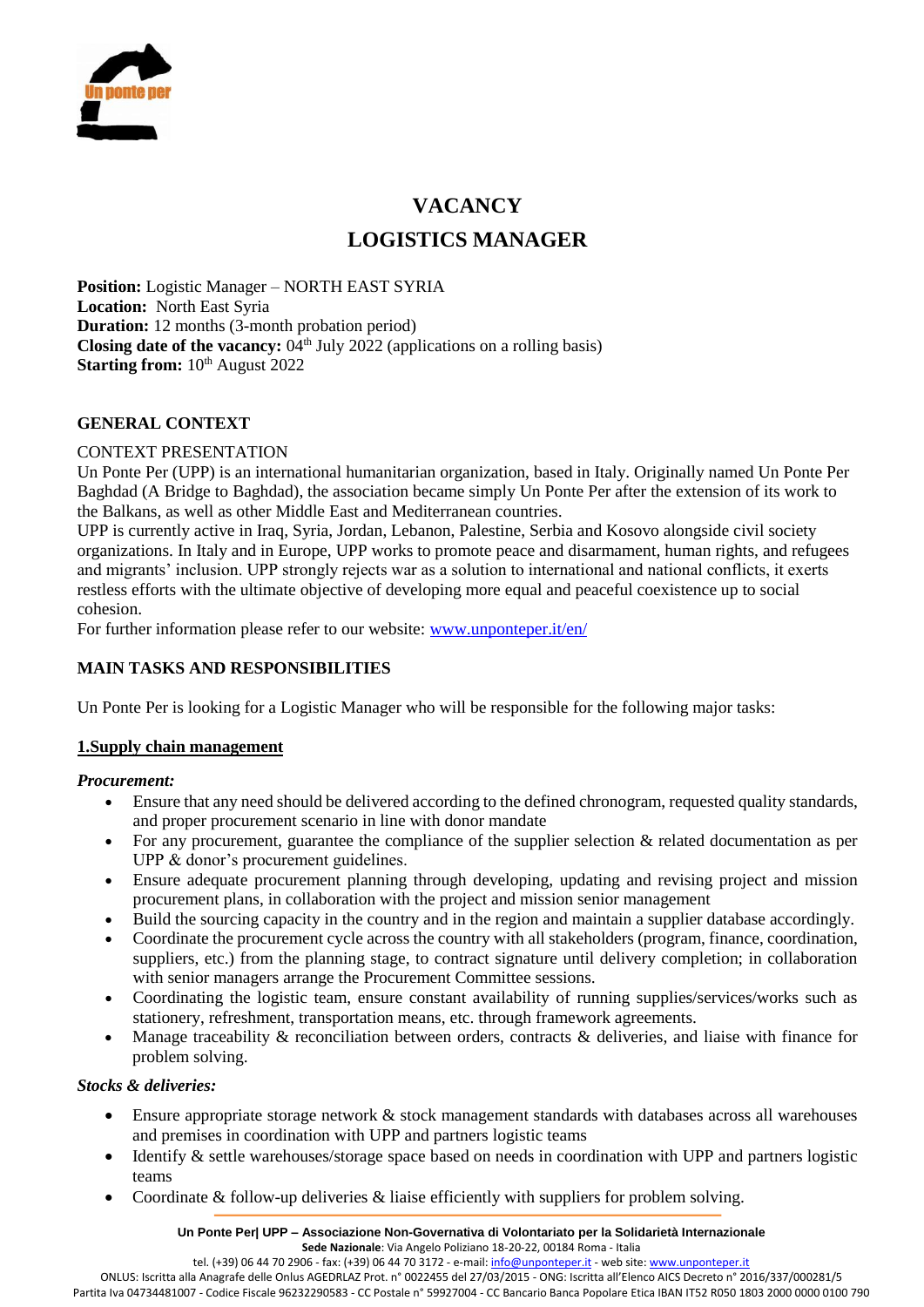

- Supervise correct inventorying and stock management, and intervene when needed
- Supervise correct implementation of tools and guidelines inventorying and stock management, identifying gaps and proposing improvements to address gaps and bottlenecks
- Maintain a regular information across teams about stock levels & expected lead-times.
- Coordinating the logistic team, manage periodic inventories, stock clearance and investigations over discrepancies.

# *Medical Supply Chain*

- Supervise correct implementation of medical supply chain, in coordination with Medical supply chain staff and in accordance with UPP and donor requirements, as well as with general standards of medical supply chain, and intervene when needed
- Supervise correct implementation of tools and guidelines for medical supply chain, identifying gaps and proposing improvements to address gaps and bottlenecks

## *Shipment*

- Supervise correct implementation of shipment processes (international, cross border NES-KRI, internal in NES), intervene when needed, identifying gaps and proposing improvements to address gaps and bottlenecks
- Ensure administrative requirements are met toward customs and any other local authority during custom clearances processes and transportation of goods
- Ensure goods transportation means are secured as per needs
- Maintain a regular information across teams about shipments& expected lead-times.
- upervise the custom clearance processes, and intervene when needed

# **2.Transversal logistical management**

#### *Asset Management:*

- Deploy an efficient asset allocation & maintenance plan across the country
- Anticipate needs for assets and liaise with Head of Admin, Head of Office and Head of Mission to anticipate budgets accordingly.
- Support the procurement officer, supply Chain advisor and Pharma Log to maintain an up-to-date asset inventory, including proper asset labelling; investigate and document any loss or damage.
- Supervise asset inventories to check the monthly asset follow-up reliability and take the needed corrective actions.
- Support in development of asset maintenance plans, control & optimize related costs.
- Organize regular staff trainings and refreshers;
- Coordinating the logistic team, manage assets donations, obsolescence & replacements over the time in compliance with internal & external regulations.

#### *Premises and maintenance:*

- In coordination with Head of Office, ensure proper working & living conditions for all staff in each premise, at all times, by maintaining an efficient general services approach
- Identify & settle premises (offices, guesthouses & warehouses) based on geographical, operational, security, and financial criteria, in close liaison with Head of Mission, Head of Office and Country Admin Manager
- In coordination with project managers, ensure that proper conditions in project facilities are guaranteed at all times

tel. (+39) 06 44 70 2906 - fax: (+39) 06 44 70 3172 - e-mail[: info@unponteper.it](mailto:info@unponteper.it) - web site[: www.unponteper.it](http://www.unponteper.it/)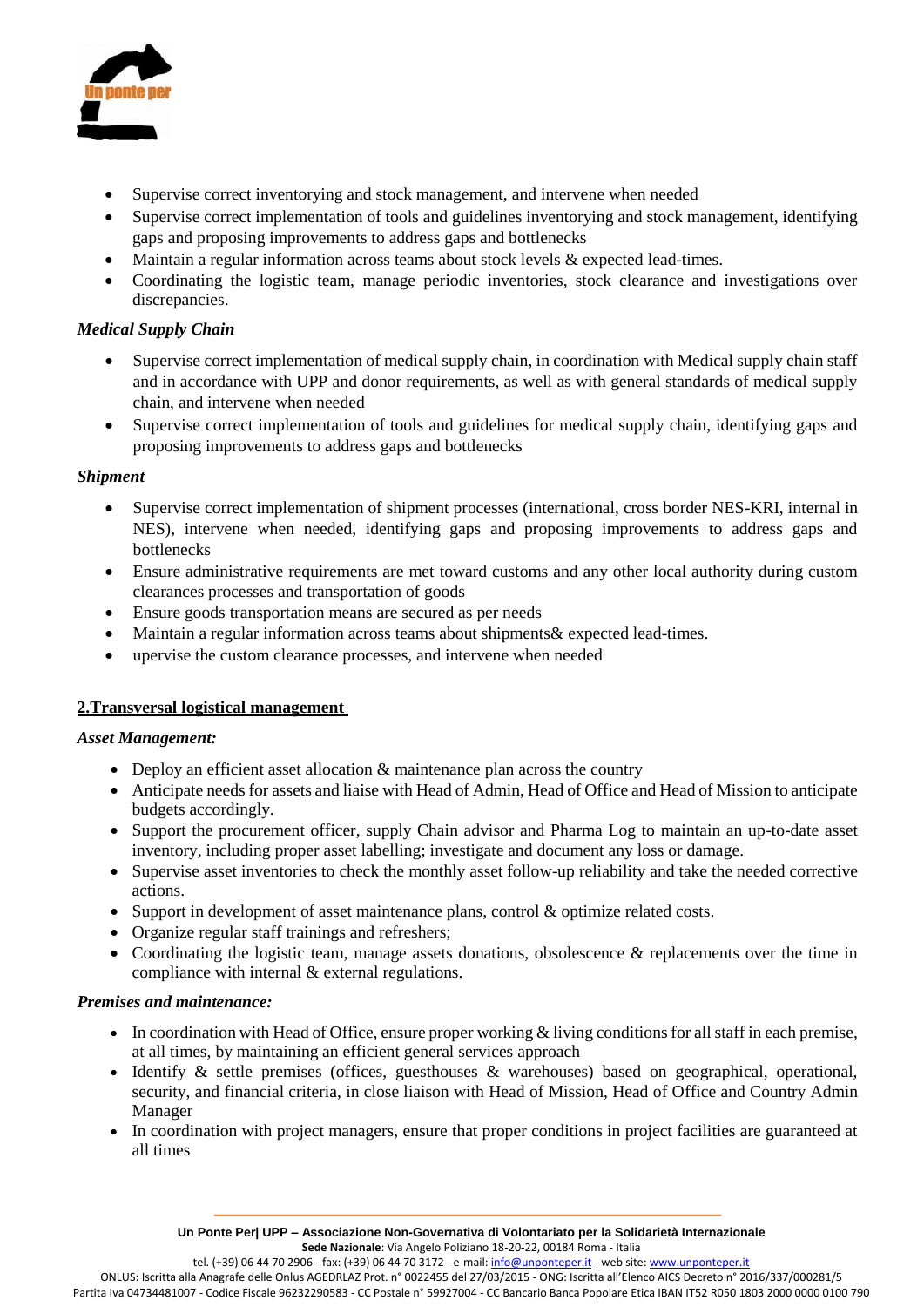

 Supervise the identification of maintenance needs (maintenance services, items needed, etc.), the definition of related Bill of Quantities and list of items/services needed, as well as the correct implementation of maintenance activities

# *Communications & IT management***:**

- Deploy an efficient IT plan across the country based on UPP HQ referent standards
- Anticipate communication & IT needs and liaise with Head of Office and and Country Admin Manager to anticipate budgets and needs accordingly
- Control & optimize communication & IT costs in coordination with SFP, Country Admin and HoO
- Collaborate and remain informed with SFP on ensuring administrative requirements are met toward local authorities for communication means in use.

## **3.Compliance & transparency**

- Establish, harmonize and maintain appropriate standardized logistics procedures and policies across the mission and according to UPP and donor requirements, especially regarding procurement and supply chain
- Enforce a zero-tolerance policy regarding corruption and ensure adherence to UPP Code of Conduct and Anti-Fraud policy
- Seek for guidance and validations from the Head of Mission and Desks in HQ when needed
- Develop and coordinate logistics reporting tool on a monthly basis to HQ and ensure checking the reliability & relevance of data reported
- Organize departmental refresher trainings for logistics staff internally on UPP procedures, lessons learnt, FAQ, etc. across workshops or field visits
- Anticipate unfavourable events through analysis of data and prepare control strategies; capitalize on lessons learnt through memos, training module, etc. for continuous improvements of logistics compliance in country
- Supervise proper filing and archiving of all the relevant documentation, ensuring its compliance with UPP guidelines and manuals
- Follow-up & update internal & external audit reports for logistics.

# **4.Overall Management Leadership**

- Update the organigram of the logistics department according to the mission development, in coordination with HoO, HoM and HQ relevant staff
- Plan & conduct logistics staff recruitments & appraisals in coordination with HR department; train & build capacities of logistics staff in country, ensuring that clear roles, tasks and responsibilities of logistics tasks are defined and up to date; identify staff with potential, and contribute to internal mobility strategy; ensure adequate and effective distribution of tasks among logistics staff
- Always actively promote strong & structured articulations with all teams for all logistics operations (program & finance in particular)
- Implement effective communication streamflow between logistics and administration department, as well as with programme department
- Manage Implementing Partners relationships on logistics aspects such as procurements, stock & asset management, logistics reporting. Ensure the timely  $\&$  exhaustive review of logistics documentation, in coordination with HoM and relevant HQ staff
- Represent UPP with relevant logistics and communication networks, actively building relevant relationships (logistics cluster, etc.), in coordination with HoM
- Actively participate in country level coordination meetings by reporting on progress, and risks, In coordination with HoM
- Contribute to donor proposals, budgets and reports

**Un Ponte Per| UPP – Associazione Non-Governativa di Volontariato per la Solidarietà Internazionale Sede Nazionale**: Via Angelo Poliziano 18-20-22, 00184 Roma - Italia

tel. (+39) 06 44 70 2906 - fax: (+39) 06 44 70 3172 - e-mail[: info@unponteper.it](mailto:info@unponteper.it) - web site[: www.unponteper.it](http://www.unponteper.it/)

ONLUS: Iscritta alla Anagrafe delle Onlus AGEDRLAZ Prot. n° 0022455 del 27/03/2015 - ONG: Iscritta all'Elenco AICS Decreto n° 2016/337/000281/5 Partita Iva 04734481007 - Codice Fiscale 96232290583 - CC Postale n° 59927004 - CC Bancario Banca Popolare Etica IBAN IT52 R050 1803 2000 0000 0100 790